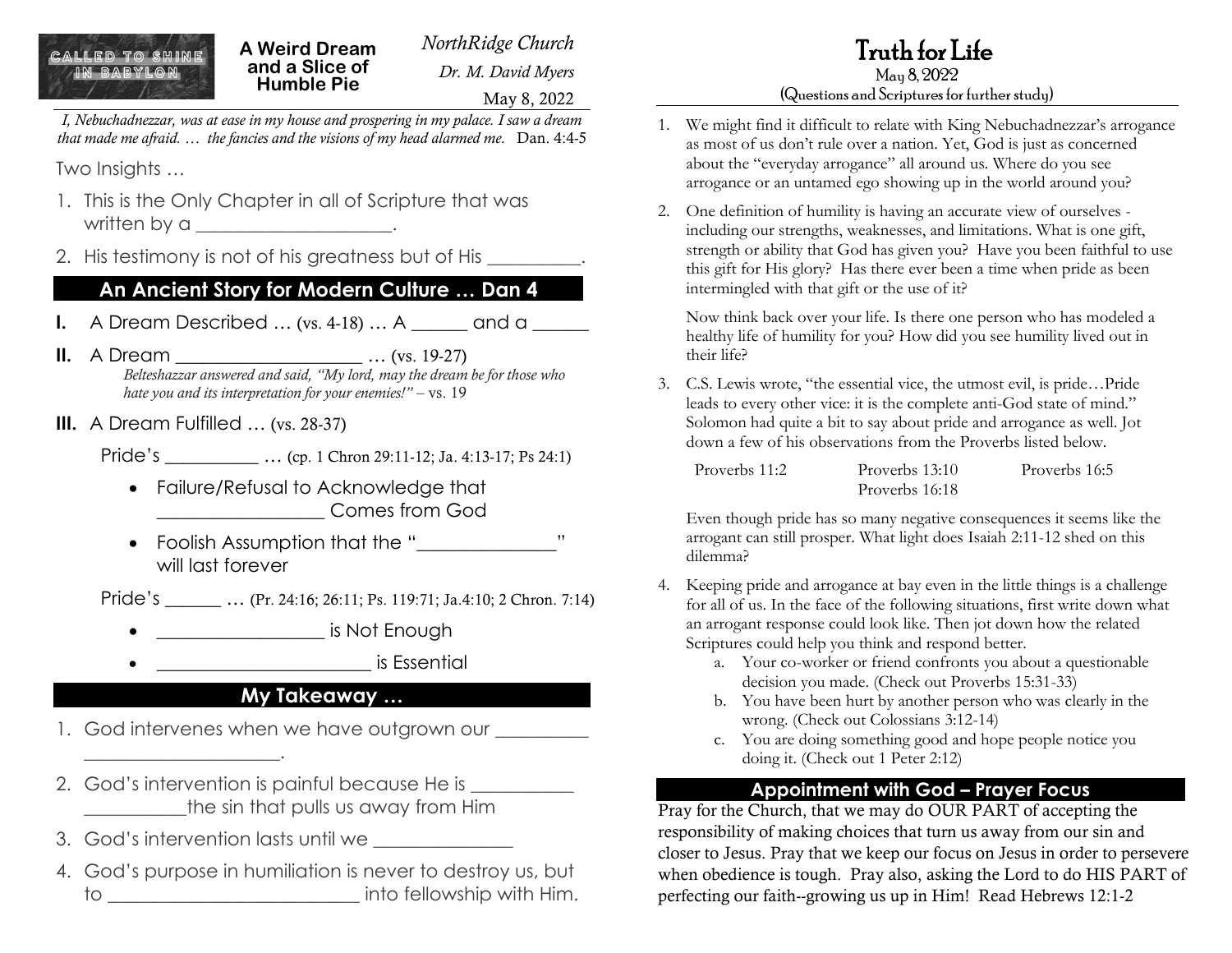**A Weird Dream and a Slice of Humble Pie**

*NorthRidge Church Dr. M. David Myers* May 8, 2022

*I, Nebuchadnezzar, was at ease in my house and prospering in my palace. I saw a dream that made me afraid. … the fancies and the visions of my head alarmed me.* Dan. 4:4-5

Two Insights …

- 1. This is the Only Chapter in all of Scripture that was written by a **Pagan King**.
- 2. His testimony is not of his greatness but of His **Humiliation**.

### **An Ancient Story for Modern Culture … Dan 4**

- **I.** A Dream Described … (vs. 4-18) … A **Tree** and a **Stump**
- **II.** A Dream **Explained** … (vs. 19-27) *Belteshazzar answered and said, "My lord, may the dream be for those who hate you and its interpretation for your enemies!"* – vs. 19
- **III.** A Dream Fulfilled ... (vs. 28-37)

Pride's **Roots** … (cp. 1 Chron 29:11-12; Ja. 4:13-17; Ps 24:1)

- Failure/Refusal to Acknowledge that **Everything** Comes from God
- Foolish Assumption that the "**Good Life**" will last forever

Pride's **Cure** … (Pr. 24:16; 26:11; Ps. 119:71; Ja.4:10; 2 Chron. 7:14)

- **Failure** is Not Enough
- **Humiliation** is Essential

## **My Takeaway …**

- 1. God intervenes when we have outgrown our **need for God**.
- 2. God's intervention is painful because He is **cutting away** the sin that pulls us away from Him
- 3. God's intervention lasts until we **learn**
- 4. God's purpose in humiliation is never to destroy us, but to **draw us back** into fellowship with Him.

# Truth for Life

#### May 8, 2022 (Questions and Scriptures for further study)

- 1. We might find it difficult to relate with King Nebuchadnezzar's arrogance as most of us don't rule over a nation. Yet, God is just as concerned about the "everyday arrogance" all around us. Where do you see arrogance or an untamed ego showing up in the world around you?
- 2. One definition of humility is having an accurate view of ourselves including our strengths, weaknesses, and limitations. What is one gift, strength or ability that God has given you? Have you been faithful to use this gift for His glory? Has there ever been a time when pride as been intermingled with that gift or the use of it?

Now think back over your life. Is there one person who has modeled a healthy life of humility for you? How did you see humility lived out in their life?

3. C.S. Lewis wrote, "the essential vice, the utmost evil, is pride…Pride leads to every other vice: it is the complete anti-God state of mind." Solomon had quite a bit to say about pride and arrogance as well. Jot down a few of his observations from the Proverbs listed below.

| Proverbs 11:2 | Proverbs 13:10 | Proverbs 16:5 |
|---------------|----------------|---------------|
|               | Proverbs 16:18 |               |

Even though pride has so many negative consequences it seems like the arrogant can still prosper. What light does Isaiah 2:11-12 shed on this dilemma?

- 4. Keeping pride and arrogance at bay even in the little things is a challenge for all of us. In the face of the following situations, first write down what an arrogant response could look like. Then jot down how the related Scriptures could help you think and respond better.
	- a. Your co-worker or friend confronts you about a questionable decision you made. (Check out Proverbs 15:31- 33)
	- b. You have been hurt by another person who was clearly in the wrong. (Check out Colossians 3:12-14)
	- c. You are doing something good and hope people notice you doing it. (Check out 1 Peter 2:12)

## **Appointment with God – Prayer Focus**

Pray for the Church, that we may do OUR PART of accepting the responsibility of making choices that turn us away from our sin and closer to Jesus. Pray that we keep our focus on Jesus in order to persevere